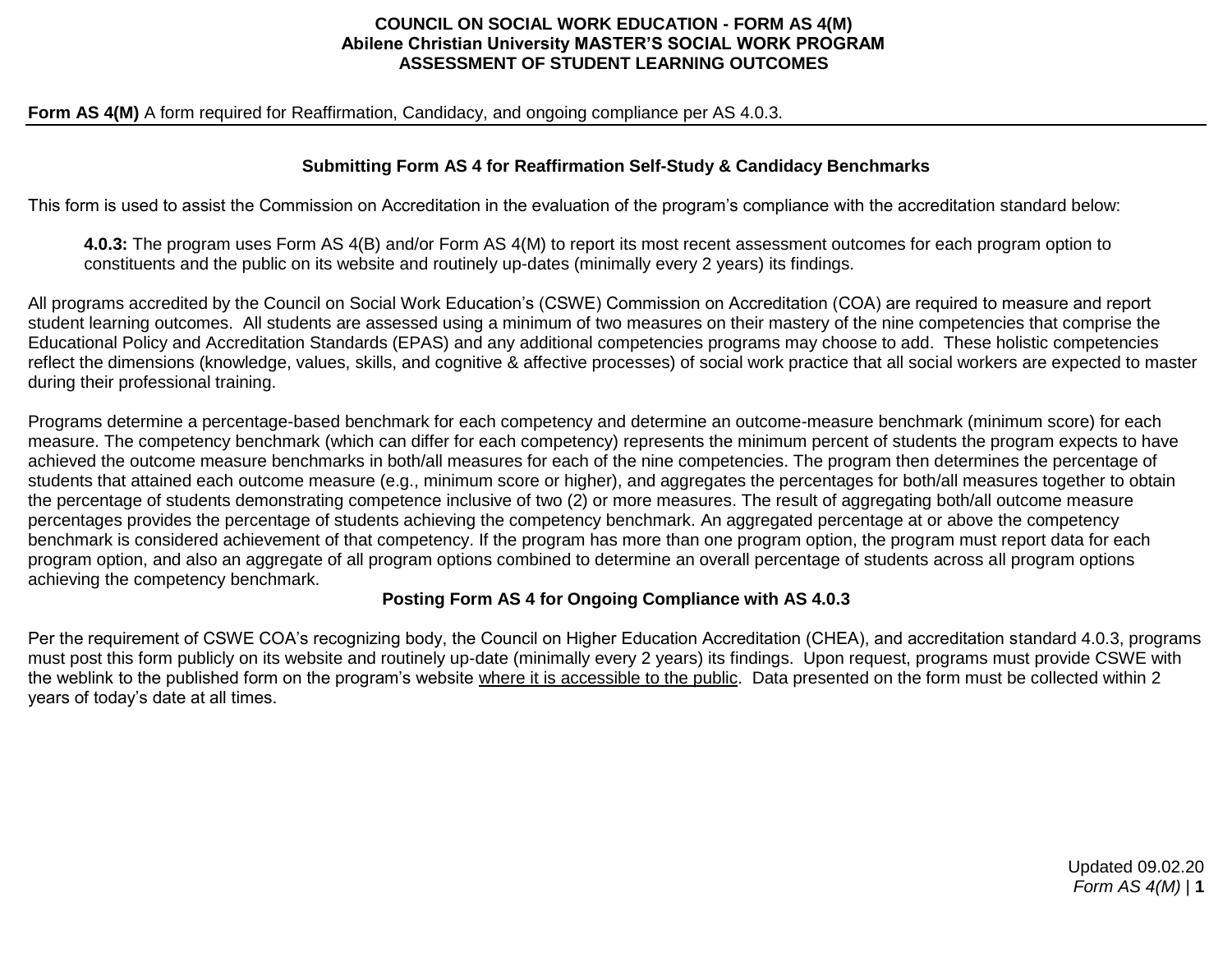# **Summary of the Program's Assessment Plan | Generalist Practice**

All students are assessed using a minimum of two measures on their mastery of the nine competencies that comprise the Educational Policy and Accreditation Standards of the Council on Social Work Education and any additional competencies programs may choose to add. Summarize the program's competency-based assessment plan. Programs may add/delete rows to accurately reflect the number measures included in the data presented.

| <b>Assessment Measure #1</b>                                                                                                              |                               |
|-------------------------------------------------------------------------------------------------------------------------------------------|-------------------------------|
| Dimension(s) assessed:                                                                                                                    | Knowledge (K), Values (V),    |
|                                                                                                                                           | <b>Cognitive Affective</b>    |
|                                                                                                                                           | Processes (CAP)               |
| When/where students are assessed:                                                                                                         | For measure #1, students      |
|                                                                                                                                           | are assessed in a resident    |
|                                                                                                                                           | instruction (RI) program      |
|                                                                                                                                           | using curricular measures     |
|                                                                                                                                           | (e.g., assignments, papers,   |
|                                                                                                                                           | community-based projects,     |
|                                                                                                                                           | etc.). These measures were    |
|                                                                                                                                           | determined using              |
|                                                                                                                                           | assignments that specifically |
|                                                                                                                                           | targeted the nine EPAS        |
|                                                                                                                                           | competencies.                 |
| Who assessed student competence:                                                                                                          | Faculty                       |
| Outcome Measure Benchmark (minimum score indicative of achievement) for Competencies 1-9:                                                 | Benchmark score has been      |
| Competency 1: SOCW626 Personals Values Paper (V, CAP)                                                                                     | set at 3.0 out of 5.0         |
| Competency 2: SOCW626 Community Meeting Paper (K, CAP)                                                                                    |                               |
| Competency 3: SOCW642 Advocacy Assignment Reflection Paper (S)                                                                            |                               |
| Competency 4: SOCW625 Critical Annotated Bibliography (K, S, CAP)                                                                         |                               |
| Competency 5: SOCW642 Policy Analysis (K, S, CAP)                                                                                         |                               |
| Competency 6: SOCW642 Community Engagement Exercise Rubric (K, S)<br>Competency 7: SOCW625 Theory Analysis Paper/Presentation (K, S, CAP) |                               |
| Competency 8: SOCW651 Community Intervention Score (K, S)                                                                                 |                               |
| Competency 9: SOCW615 Evaluation Practice Paper (K)                                                                                       |                               |
| <b>Benchmark/SCALE:</b>                                                                                                                   |                               |
| 5 = Mastered Performance/Mastered performance requires exhibited high performance                                                         |                               |
| 4 = Superior performance/Superior performance requires exhibiting 'all' the 'appropriate' competencies and                                |                               |
| surpassing in one or more ways                                                                                                            |                               |
| $3 =$ Competent performance/Competent performance is exhibiting appropriate competencies at the beginning or                              |                               |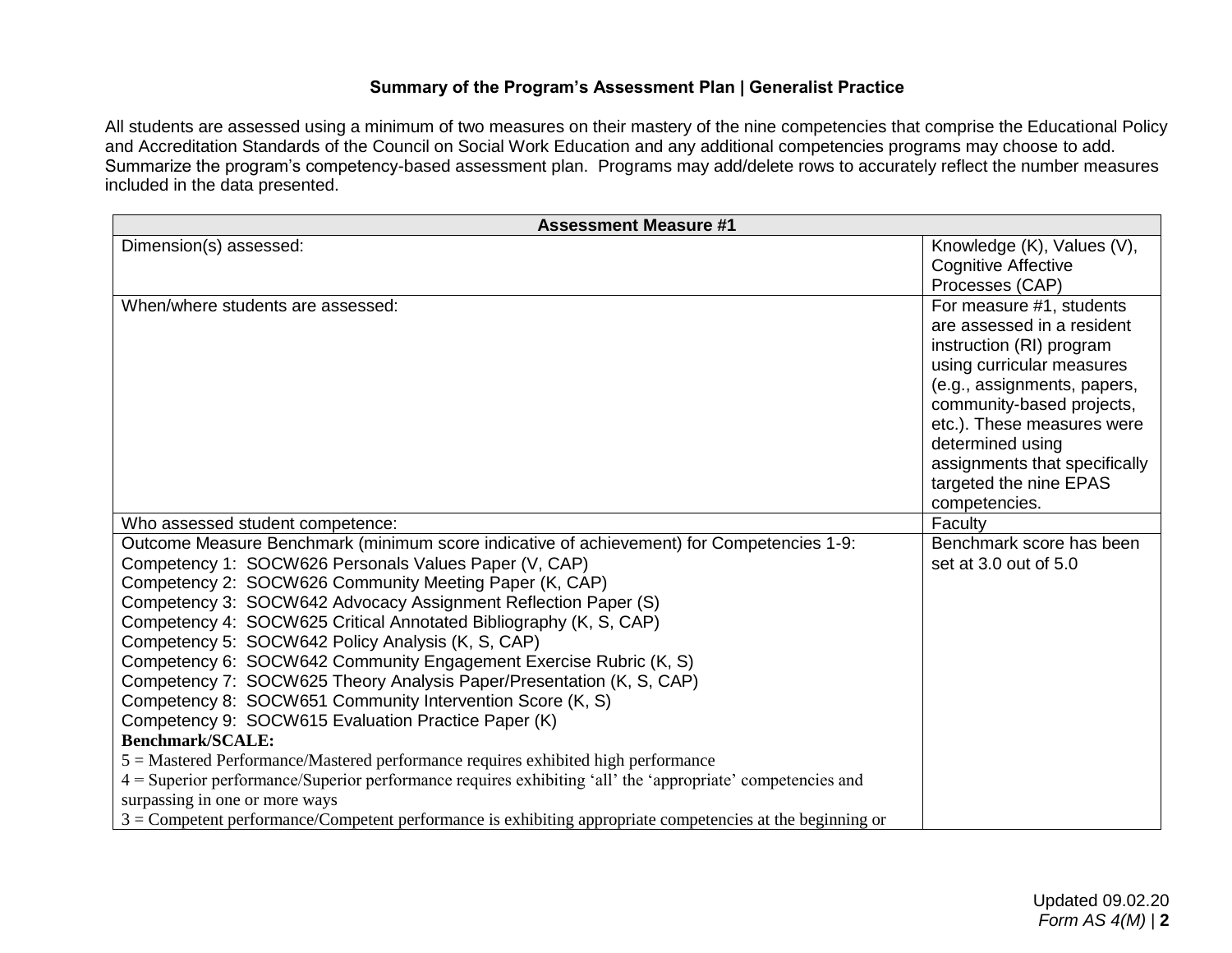| rudimentary level.                                                                                                                                                                                                                                                                                                                                                                                          |                                                                                                                                                                                             |
|-------------------------------------------------------------------------------------------------------------------------------------------------------------------------------------------------------------------------------------------------------------------------------------------------------------------------------------------------------------------------------------------------------------|---------------------------------------------------------------------------------------------------------------------------------------------------------------------------------------------|
| $2 =$ Inadequate performance/ Inadequate performance is where one or more of the appropriate competencies are                                                                                                                                                                                                                                                                                               |                                                                                                                                                                                             |
| missing.                                                                                                                                                                                                                                                                                                                                                                                                    |                                                                                                                                                                                             |
| $1 =$ Lacking performance/Lacking performance is a failure to exhibit any of the competencies.                                                                                                                                                                                                                                                                                                              |                                                                                                                                                                                             |
|                                                                                                                                                                                                                                                                                                                                                                                                             |                                                                                                                                                                                             |
| Competency Benchmark (percent of students the program expects to have achieved the minimum<br>scores, inclusive of all measures) for Competencies 1-9:                                                                                                                                                                                                                                                      | 80%                                                                                                                                                                                         |
| <b>Assessment Measure #2</b>                                                                                                                                                                                                                                                                                                                                                                                |                                                                                                                                                                                             |
| Dimension(s) assessed:                                                                                                                                                                                                                                                                                                                                                                                      | <b>Skills</b>                                                                                                                                                                               |
| When/where students are assessed:                                                                                                                                                                                                                                                                                                                                                                           | Measure #2 assessed<br>students' based on the mean<br>score of items on the Field<br><b>Practicum Placement</b><br>Assessment Instrument<br>(FPPAI). All are<br>real/simulated assessments. |
| Who assessed student competence:                                                                                                                                                                                                                                                                                                                                                                            | Faculty                                                                                                                                                                                     |
| Outcome Measure Benchmark (minimum score indicative of achievement) for Competencies 1-9:<br>Competency 1: FPPAI Mean Score<br>Competency 2: FPPAI Mean Score<br>Competency 3: FPPAI Mean Score<br>Competency 4: FPPAI Mean Score<br>Competency 5: FPPAI Mean Score<br>Competency 6: FPPAI Mean Score<br>Competency 7: FPPAI Mean Score<br>Competency 8: FPPAI Mean Score<br>Competency 9: FPPAI Mean Score | Benchmark score has been<br>set at 3.0 out of 5.0                                                                                                                                           |
| Competency Benchmark (percent of students the program expects to have achieved the minimum<br>scores, inclusive of all measures) for Competencies 1-9:                                                                                                                                                                                                                                                      | 80%                                                                                                                                                                                         |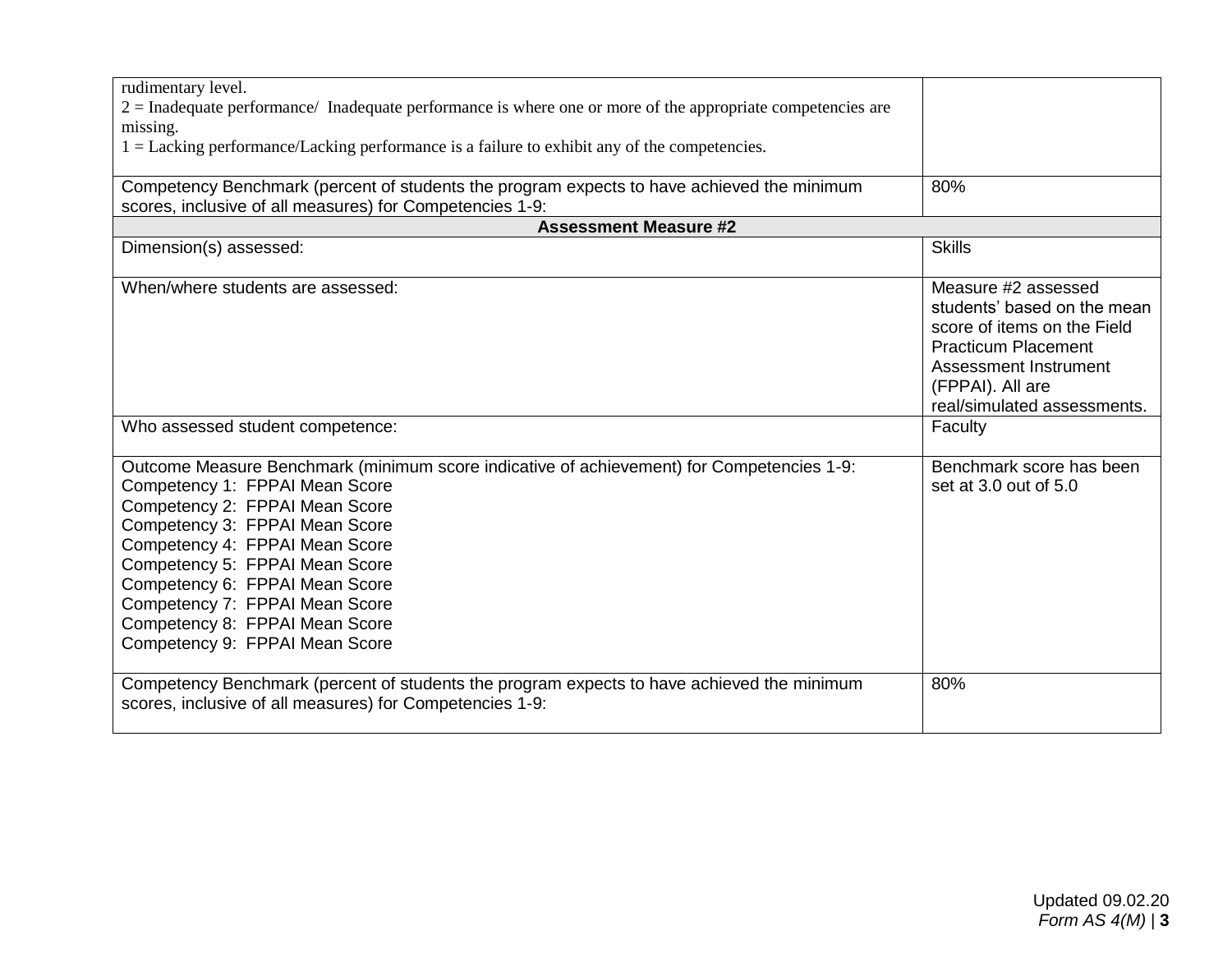# **Summary of the Program's Assessment Plan | Specialized Practice**

Students are assessed using a minimum of two measures on their mastery of the nine competencies that comprise the Educational Policy and Accreditation Standards of the Council on Social Work Education and any additional competencies programs may choose to add, that reflect the area of specialized practice. Summarize the program's competency-based assessment plan. Programs may add/delete rows to accurately reflect the number of areas of specialized practice and each measure included in the data presented.

# **Area of Specialized Practice #1: Advanced Generalist with Evidence-Based Practice Emphasis**

| <b>Assessment Measure #1</b>                                                                                                                                                                                                                                                                                                                                                                                                                        |                                                                                                                                                                                                                                                                                                                                                                                                         |
|-----------------------------------------------------------------------------------------------------------------------------------------------------------------------------------------------------------------------------------------------------------------------------------------------------------------------------------------------------------------------------------------------------------------------------------------------------|---------------------------------------------------------------------------------------------------------------------------------------------------------------------------------------------------------------------------------------------------------------------------------------------------------------------------------------------------------------------------------------------------------|
| Dimension(s) assessed:                                                                                                                                                                                                                                                                                                                                                                                                                              | Knowledge (K), Values (V),<br><b>Cognitive Affective</b><br>Processes (CAP)                                                                                                                                                                                                                                                                                                                             |
| When/where students are assessed:                                                                                                                                                                                                                                                                                                                                                                                                                   | For measure #1, students<br>are assessed in a resident<br>instruction (RI) program<br>using curricular measures<br>(e.g., assignments, papers,<br>community-based projects,<br>etc.). These measures<br>were determined using<br>assignments that<br>specifically targeted the<br>nine EPAS competencies<br>and the articulated<br>advanced generalist<br>competencies with an<br>evidence-based focus. |
| Who assessed student competence:                                                                                                                                                                                                                                                                                                                                                                                                                    | Faculty                                                                                                                                                                                                                                                                                                                                                                                                 |
| Outcome Measure Benchmark (minimum score indicative of achievement) for Competencies 1-9:<br>Competency 1: SOCW725 Ethical decision making-Spirituality in Practice/SOCW752 Ethics Case Study<br>(K, S, V, CAP)<br>Competency 2: SOCW725 Spirituality -Helpful and Harmful Spiritual Involvement/SOCW752 Reflection<br>Paper 1 (K, CAP)<br>Competency 3: SOCW748 Mental Health Practice Video Schizophrenia/ SOCW752 Reflection Paper 2<br>(K, CAP) |                                                                                                                                                                                                                                                                                                                                                                                                         |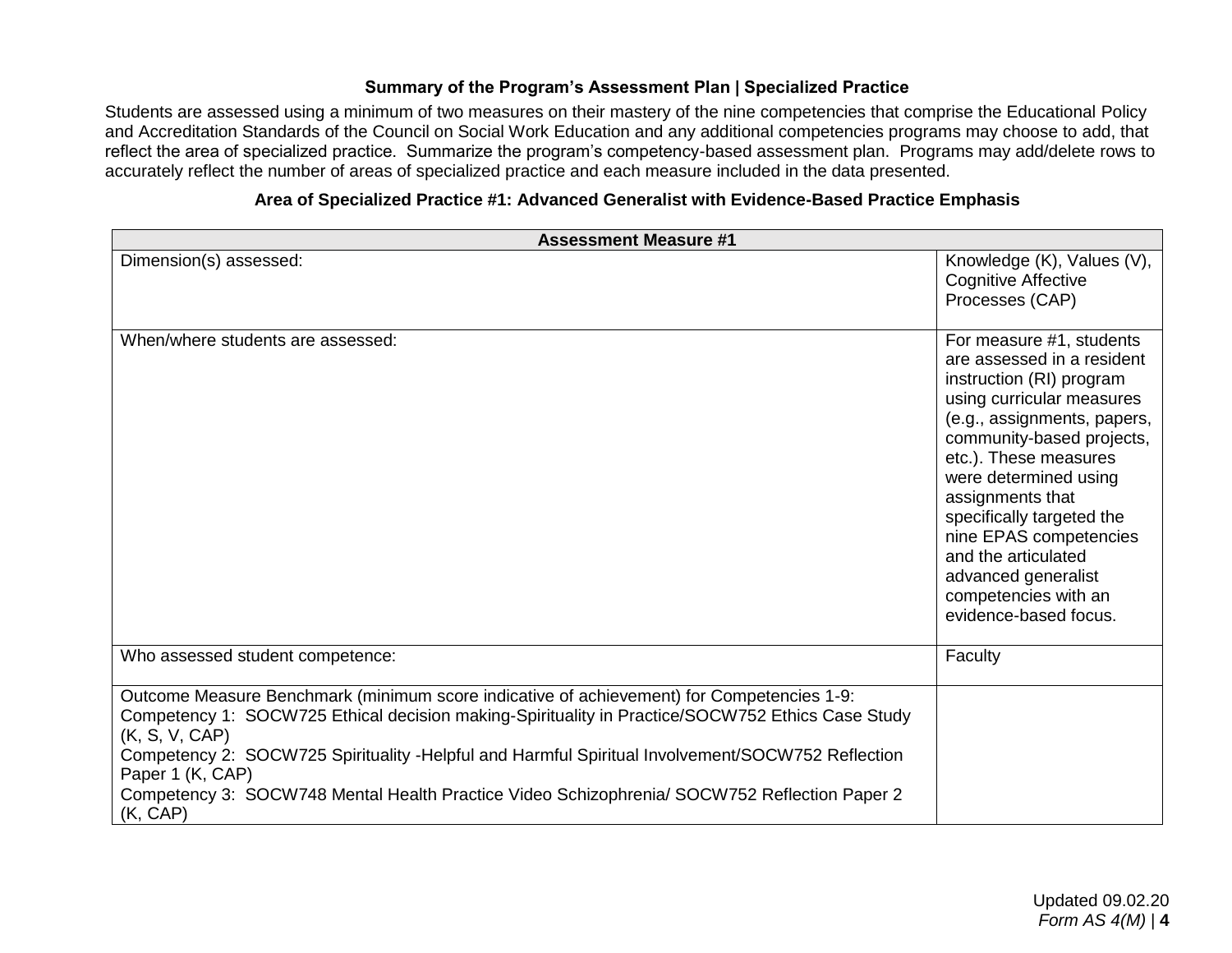| Competency 4: SOCW752 Analysis of Assessment Instrument (K, CAP)<br>Competency 5: SOCW752 Analysis of Assessment Instrument (K, S, CAP)<br>Competency 6: SOCW751+ Assignment and SOCW752 Ethics Case Study (K, S, CAP)<br>Competency 7: SOCW748 SOAP Assignments and SOCW751 EIT Assignment (K, S, CAP)<br>Competency 8: SOCW751 EIT and SOCW752 Evidence-Based Practice Critique (K, CAP)<br>Competency 9: SOCW744: Program Evaluation Assignment (K, S)                                                                        |                                                                                                                                                                                                |
|----------------------------------------------------------------------------------------------------------------------------------------------------------------------------------------------------------------------------------------------------------------------------------------------------------------------------------------------------------------------------------------------------------------------------------------------------------------------------------------------------------------------------------|------------------------------------------------------------------------------------------------------------------------------------------------------------------------------------------------|
| Competency Benchmark (percent of students the program expects to have achieved the minimum scores,<br>inclusive of all measures) for Competencies 1-9:                                                                                                                                                                                                                                                                                                                                                                           | 80%                                                                                                                                                                                            |
| <b>Assessment Measure #2</b>                                                                                                                                                                                                                                                                                                                                                                                                                                                                                                     |                                                                                                                                                                                                |
| Dimension(s) assessed:                                                                                                                                                                                                                                                                                                                                                                                                                                                                                                           |                                                                                                                                                                                                |
| When/where students are assessed:                                                                                                                                                                                                                                                                                                                                                                                                                                                                                                | Measure #2 assessed<br>students' based on the<br>mean score of items on the<br><b>Field Practicum Placement</b><br>Assessment Instrument<br>(FPPAI). All are<br>real/simulated<br>assessments. |
| Who assessed student competence:                                                                                                                                                                                                                                                                                                                                                                                                                                                                                                 | Faculty                                                                                                                                                                                        |
| Outcome Measure Benchmark (minimum score indicative of achievement) for Competencies 1-9:<br>Competency 1: SOCW782/FPPAI Mean Score<br>Competency 2: SOCW782/FPPAI Mean Score<br>Competency 3: SOCW782/FPPAI Mean Score<br>Competency 4: SOCW782/FPPAI Mean Score/SOCW799 THESIS<br>Competency 5: SOCW782/FPPAI Mean Score/SOCW799 THESIS<br>Competency 6: SOCW782/FPPAI Mean Score<br>Competency 7: SOCW782/FPPAI Mean Score<br>Competency 8: SOCW782/FPPAI Mean Score<br>Competency 9: SOCW782/FPPAI Mean Score/SOCW799 THESIS | 3.0 or greater on 5.0 scale                                                                                                                                                                    |
| Competency Benchmark (percent of students the program expects to have achieved the minimum scores,<br>inclusive of all measures) for Competencies 1-9:                                                                                                                                                                                                                                                                                                                                                                           | 80%                                                                                                                                                                                            |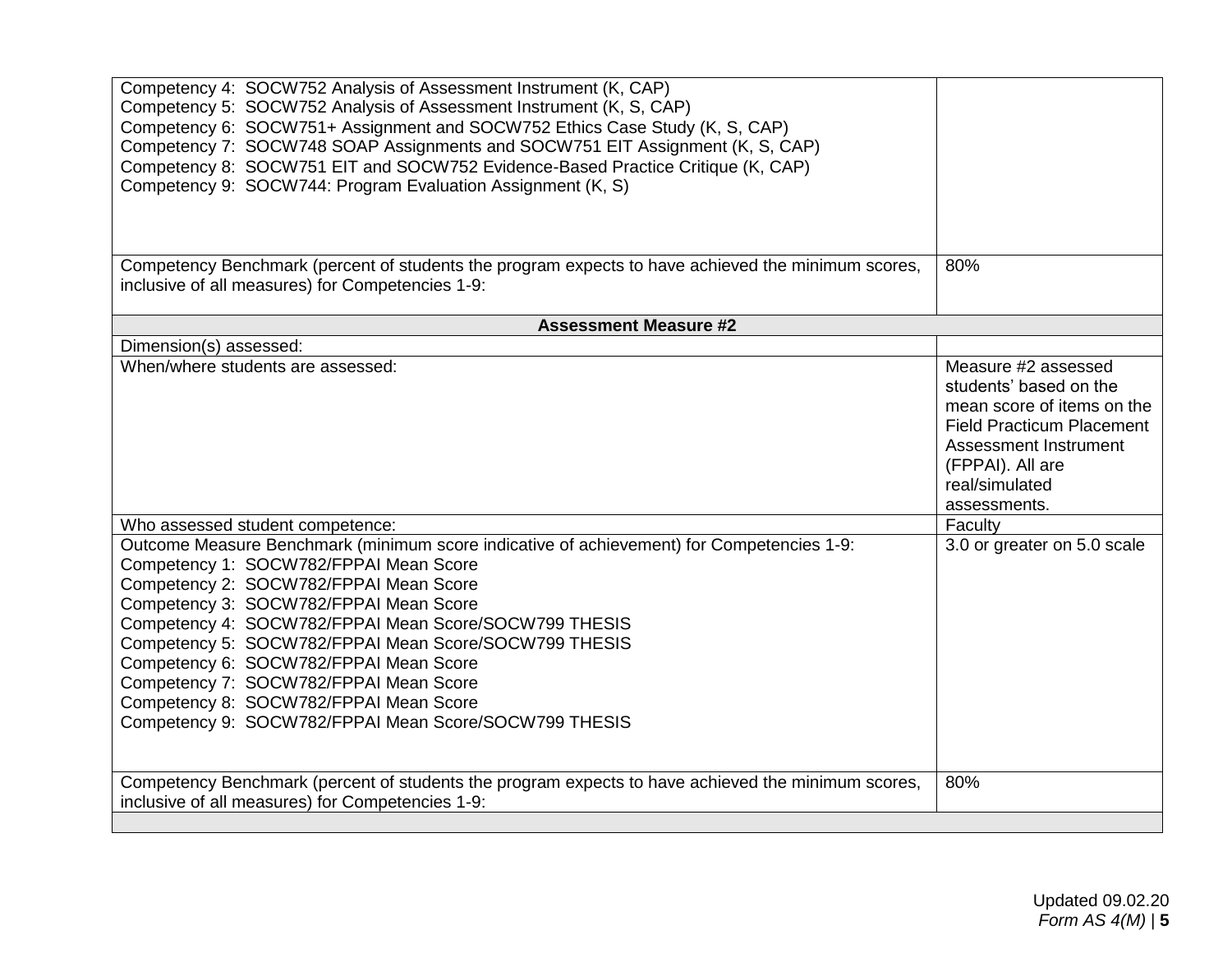# **Directions for completing Form AS 4**

Indicate the benchmark percentage for each competency. The competency benchmark is the percent of students the program expects to have achieved both/all outcome measure benchmarks. Programs calculate the percentage of students achieving each outcome measure benchmark, then calculate the percentage of students achieving each competency inclusive of two or more measures for each program option. Programs with multiple program options must present data for each program option, and in aggregate inclusive of all program options per competency. Programs may add/delete columns and to accurately reflect the number of program options offered. This is a required form. The assessment data table may be altered to accurately reflect the number of program options offered and additional program-developed competencies. However, beyond these formatting alternations, the program may not alter the content of this form.

## **Assessment Data Collected during the Academic Year (2020-2021) Program Option #1: Abilene, TX: Resident Instruction**

| <b>COMPETENCY</b>                                                                                   | <b>COMPETENCY</b><br><b>BENCHMARK</b><br>$(\% )$                                                                                           | <b>COMPETENCY</b><br><b>BENCHMARK</b><br>(AREA OF<br><b>(GENERALIST) SPECIALIZED</b><br><b>PRACTICE)</b>                                                  |                                                                                   | PERCENTAGE OF STUDENTS ACHIEVING BENCHMARK                                                                                                      |                                                                                                                    |                                                                                                                |
|-----------------------------------------------------------------------------------------------------|--------------------------------------------------------------------------------------------------------------------------------------------|-----------------------------------------------------------------------------------------------------------------------------------------------------------|-----------------------------------------------------------------------------------|-------------------------------------------------------------------------------------------------------------------------------------------------|--------------------------------------------------------------------------------------------------------------------|----------------------------------------------------------------------------------------------------------------|
|                                                                                                     |                                                                                                                                            |                                                                                                                                                           | <b>Generalist</b><br><b>Practice</b><br>$n = 3$                                   | <b>Area of Specialized</b><br><b>Practice #1</b><br><b>(Advanced Generalist</b><br>with Evidence-Based<br><b>Practice Emphasis)</b><br>$n = 16$ | <b>Area of Specialized</b><br><b>Practice #2</b><br>(Identify)<br>Specialization)<br>$n = (Number of$<br>students) | <b>Area of Specialized</b><br><b>Practice #3 (Identify</b><br>Specialization)<br>$n = (Number of$<br>students) |
| Competency 1:<br><b>Demonstrate</b><br><b>Ethical and</b><br><b>Professional</b><br><b>Behavior</b> | 80%<br>of MSSW<br>students will<br>demonstrate<br>competence<br>inclusive of two<br>or more<br>measures<br>(mean score of<br>all measures) | 80%<br>of MSSW<br>Advanced<br>Generalist<br>students will<br>demonstrate<br>competence<br>inclusive of two<br>or more (mean)<br>score of all<br>measures) | 100% of students<br>demonstrated<br>competence; cohort<br>competency met<br>$n=3$ | 100% of students<br>demonstrated<br>competence; cohort<br>competency met<br>$n = 16$                                                            | n/a                                                                                                                | n/a                                                                                                            |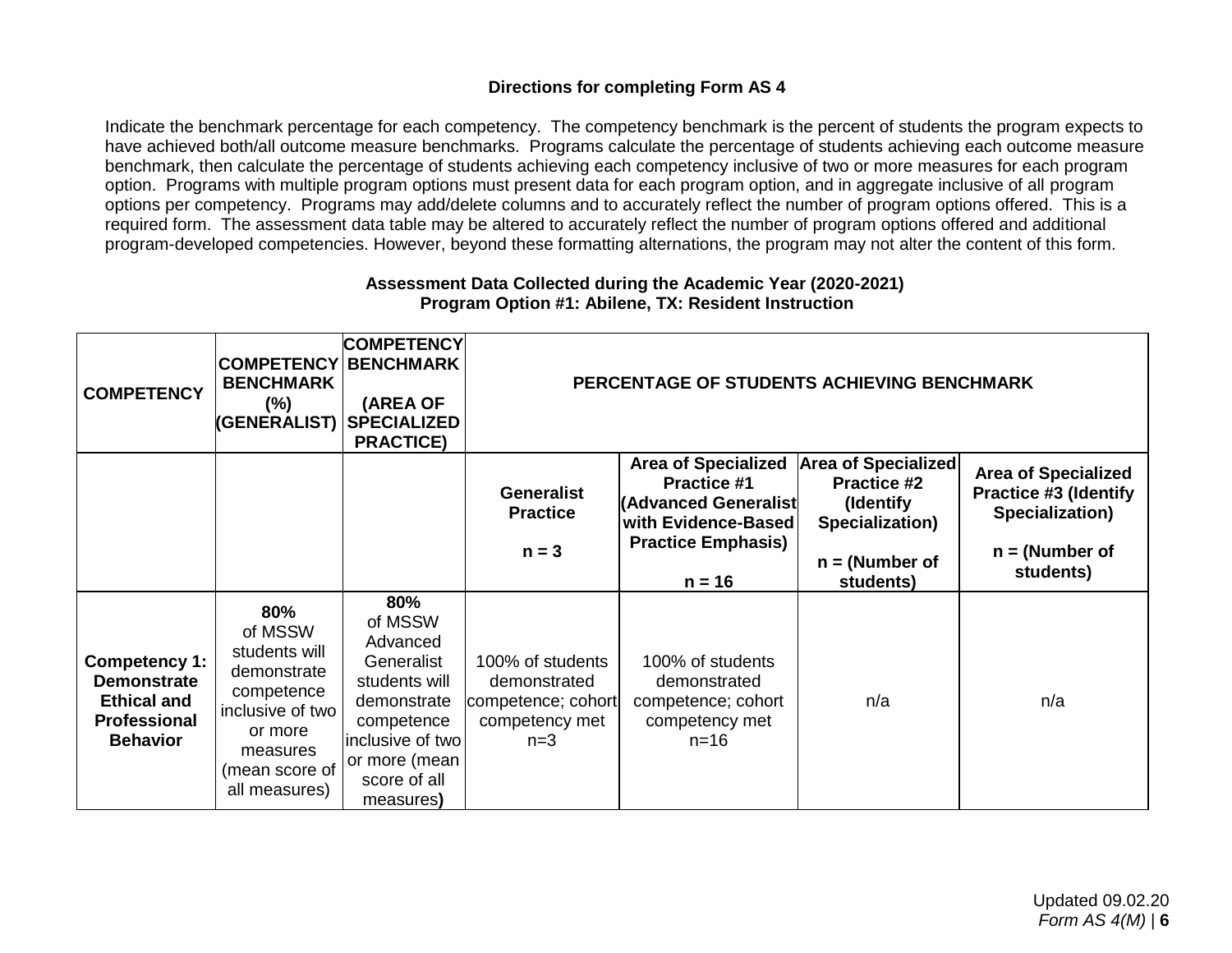| <b>Competency 2:</b><br><b>Engage</b><br><b>Diversity and</b><br>Difference in<br><b>Practice</b>                                           | 80%<br>of MSSW<br>students will<br>demonstrate<br>competence<br>inclusive of two<br>or more<br>measures<br>(mean score of<br>all measures) | 80%<br>of MSSW<br>Advanced<br>Generalist<br>students will<br>demonstrate<br>competence<br>inclusive of two<br>or more (mean<br>score of all<br>measures) | 100% of students<br>demonstrated<br>competence; cohort<br>competency met<br>$n=3$ | 100% of students<br>demonstrated<br>competence; cohort<br>competency met<br>$n = 16$ | n/a | n/a |
|---------------------------------------------------------------------------------------------------------------------------------------------|--------------------------------------------------------------------------------------------------------------------------------------------|----------------------------------------------------------------------------------------------------------------------------------------------------------|-----------------------------------------------------------------------------------|--------------------------------------------------------------------------------------|-----|-----|
| <b>Competency 3:</b><br><b>Advance Human</b><br><b>Rights and</b><br>Social,<br>Economic, and<br><b>Environmental</b><br><b>Justice</b>     | 80%<br>of MSSW<br>students will<br>demonstrate<br>competence<br>inclusive of two<br>or more<br>measures<br>(mean score of<br>all measures) | 80%<br>of MSSW<br>Advanced<br>Generalist<br>students will<br>demonstrate<br>competence<br>inclusive of two<br>or more (mean<br>score of all<br>measures) | 100% of students<br>demonstrated<br>competence; cohort<br>competency met<br>$n=3$ | 100% of students<br>demonstrated<br>competence; cohort<br>competency met<br>$n=16$   | n/a | n/a |
| <b>Competency 4:</b><br><b>Engage in</b><br><b>Practice-</b><br>informed<br><b>Research and</b><br>Research-<br>informed<br><b>Practice</b> | 80%<br>of MSSW<br>students will<br>demonstrate<br>competence<br>inclusive of two<br>or more<br>measures<br>(mean score of<br>all measures) | 80%<br>of MSSW<br>Advanced<br>Generalist<br>students will<br>demonstrate<br>competence<br>inclusive of two<br>or more (mean<br>score of all<br>measures) | 100% of students<br>demonstrated<br>competence; cohort<br>competency met<br>$n=3$ | 100% of students<br>demonstrated<br>competence; cohort<br>competency met<br>$n = 16$ | n/a | n/a |
| <b>Competency 5:</b><br><b>Engage in Policy</b><br><b>Practice</b>                                                                          | 80%<br>of MSSW<br>students will<br>demonstrate<br>competence                                                                               | 80%<br>of MSSW<br>Advanced<br>Generalist<br>students will                                                                                                | 100% of students<br>demonstrated<br>competence; cohort<br>competency met<br>$n=3$ | 100% of students<br>demonstrated<br>competence; cohort<br>competency met<br>$n=16$   | n/a | n/a |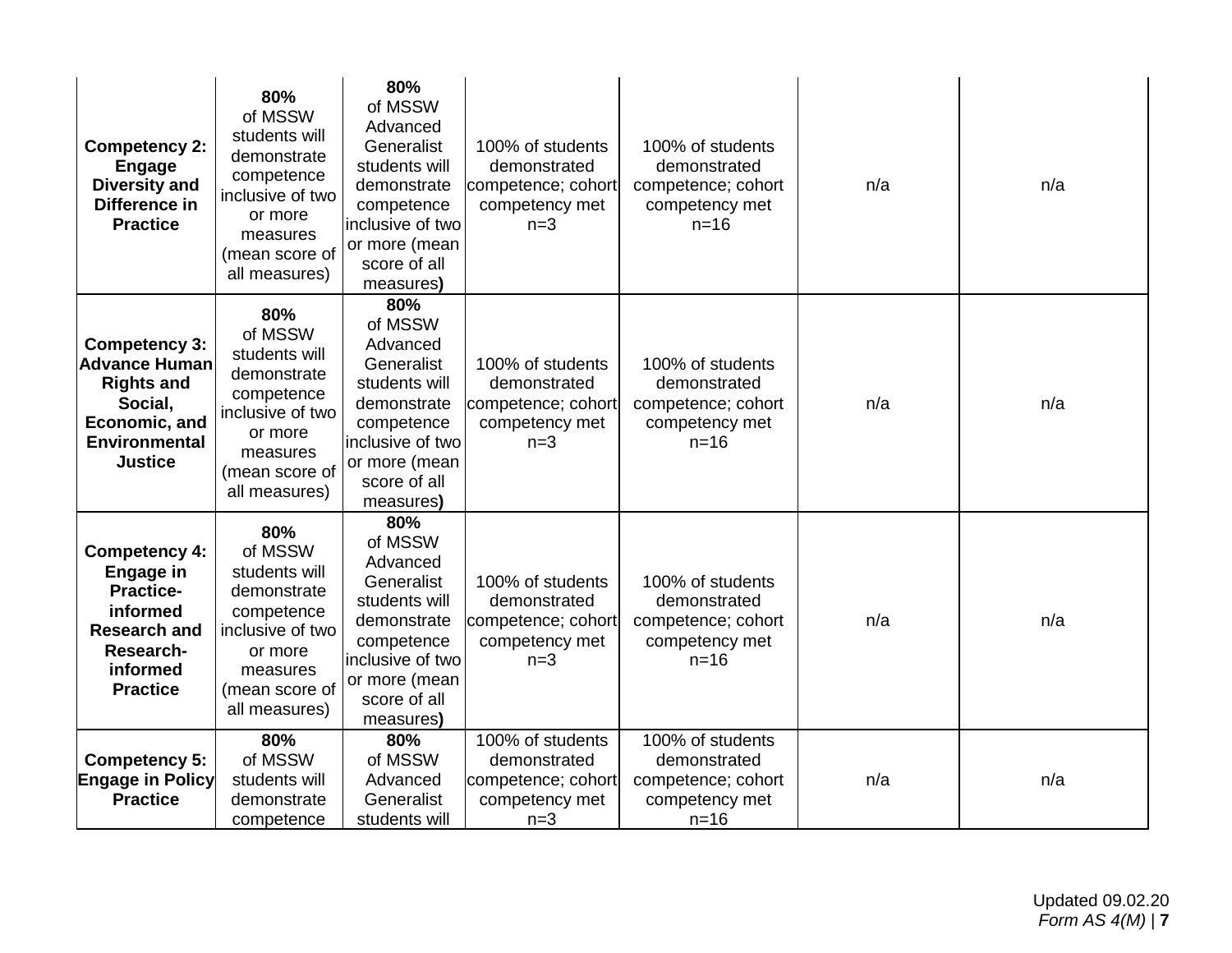|                                                                                                                               | inclusive of two<br>or more<br>measures<br>(mean score of<br>all measures)                                                                 | demonstrate<br>competence<br>inclusive of two<br>or more (mean<br>score of all<br>measures)                                                              |                                                                                   |                                                                                      |     |     |
|-------------------------------------------------------------------------------------------------------------------------------|--------------------------------------------------------------------------------------------------------------------------------------------|----------------------------------------------------------------------------------------------------------------------------------------------------------|-----------------------------------------------------------------------------------|--------------------------------------------------------------------------------------|-----|-----|
| Competency 6:<br><b>Engage with</b><br>Individuals,<br>Families,<br>Groups,<br>Organizations,<br>and<br><b>Communities</b>    | 80%<br>of MSSW<br>students will<br>demonstrate<br>competence<br>inclusive of two<br>or more<br>measures<br>(mean score of<br>all measures) | 80%<br>of MSSW<br>Advanced<br>Generalist<br>students will<br>demonstrate<br>competence<br>inclusive of two<br>or more (mean<br>score of all<br>measures) | 100% of students<br>demonstrated<br>competence; cohort<br>competency met<br>$n=3$ | 100% of students<br>demonstrated<br>competence; cohort<br>competency met<br>$n=16$   | n/a | n/a |
| <b>Competency 7:</b><br><b>Assess</b><br>Individuals,<br>Families,<br>Groups,<br>Organizations,<br>and<br><b>Communities</b>  | 80%<br>of MSSW<br>students will<br>demonstrate<br>competence<br>inclusive of two<br>or more<br>measures<br>(mean score of<br>all measures) | 80%<br>of MSSW<br>Advanced<br>Generalist<br>students will<br>demonstrate<br>competence<br>inclusive of two<br>or more (mean<br>score of all<br>measures) | 100% of students<br>demonstrated<br>competence; cohort<br>competency met<br>$n=3$ | 100% of students<br>demonstrated<br>competence; cohort<br>competency met<br>$n=16$   | n/a | n/a |
| <b>Competency 8:</b><br>Intervene with<br>Individuals,<br>Families,<br>Groups,<br>Organizations,<br>and<br><b>Communities</b> | 80%<br>of MSSW<br>students will<br>demonstrate<br>competence<br>inclusive of two<br>or more<br>measures<br>(mean score of<br>all measures) | 80%<br>of MSSW<br>Advanced<br>Generalist<br>students will<br>demonstrate<br>competence<br>inclusive of two<br>or more (mean                              | 100% of students<br>demonstrated<br>competence; cohort<br>competency met<br>$n=3$ | 100% of students<br>demonstrated<br>competence; cohort<br>competency met<br>$n = 16$ | n/a | n/a |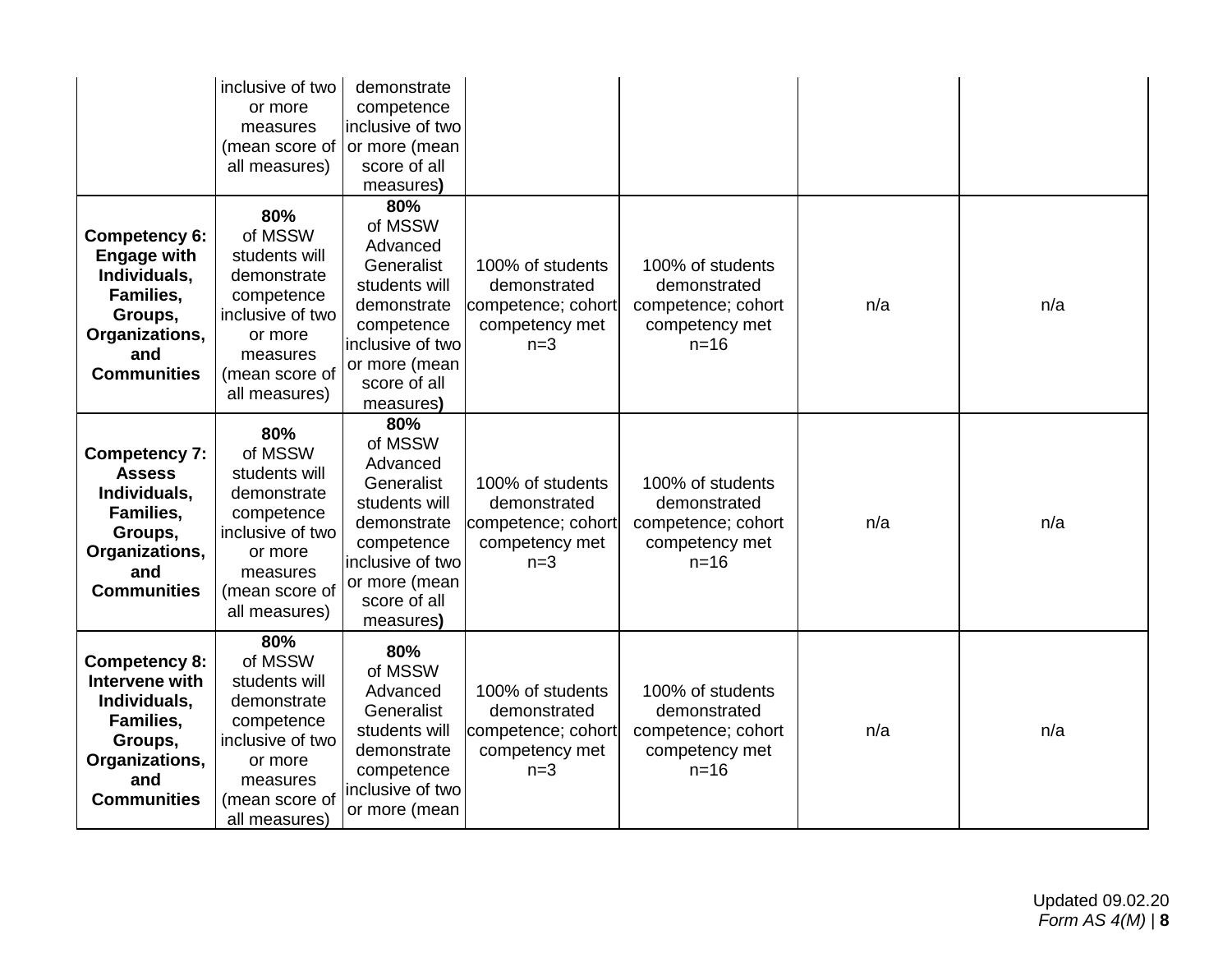|                                                                                                                                                        |                                                                                                                                            | score of all<br>measures)                                                                                                                                |                                                                                    |                                                                                        |     |     |
|--------------------------------------------------------------------------------------------------------------------------------------------------------|--------------------------------------------------------------------------------------------------------------------------------------------|----------------------------------------------------------------------------------------------------------------------------------------------------------|------------------------------------------------------------------------------------|----------------------------------------------------------------------------------------|-----|-----|
| <b>Competency 9:</b><br><b>Evaluate</b><br><b>Practice with</b><br>Individuals,<br>Families,<br>Groups,<br>Organizations,<br>and<br><b>Communities</b> | 80%<br>of MSSW<br>students will<br>demonstrate<br>competence<br>inclusive of two<br>or more<br>measures<br>(mean score of<br>all measures) | 80%<br>of MSSW<br>Advanced<br>Generalist<br>students will<br>demonstrate<br>competence<br>inclusive of two<br>or more (mean<br>score of all<br>measures) | 100% of students<br>demonstrated<br>competence; cohort <br>competency met<br>$n=3$ | 93.75% of students<br>demonstrated<br>competence; cohort<br>competency met<br>$n = 16$ | n/a | n/a |
|                                                                                                                                                        |                                                                                                                                            |                                                                                                                                                          |                                                                                    |                                                                                        |     |     |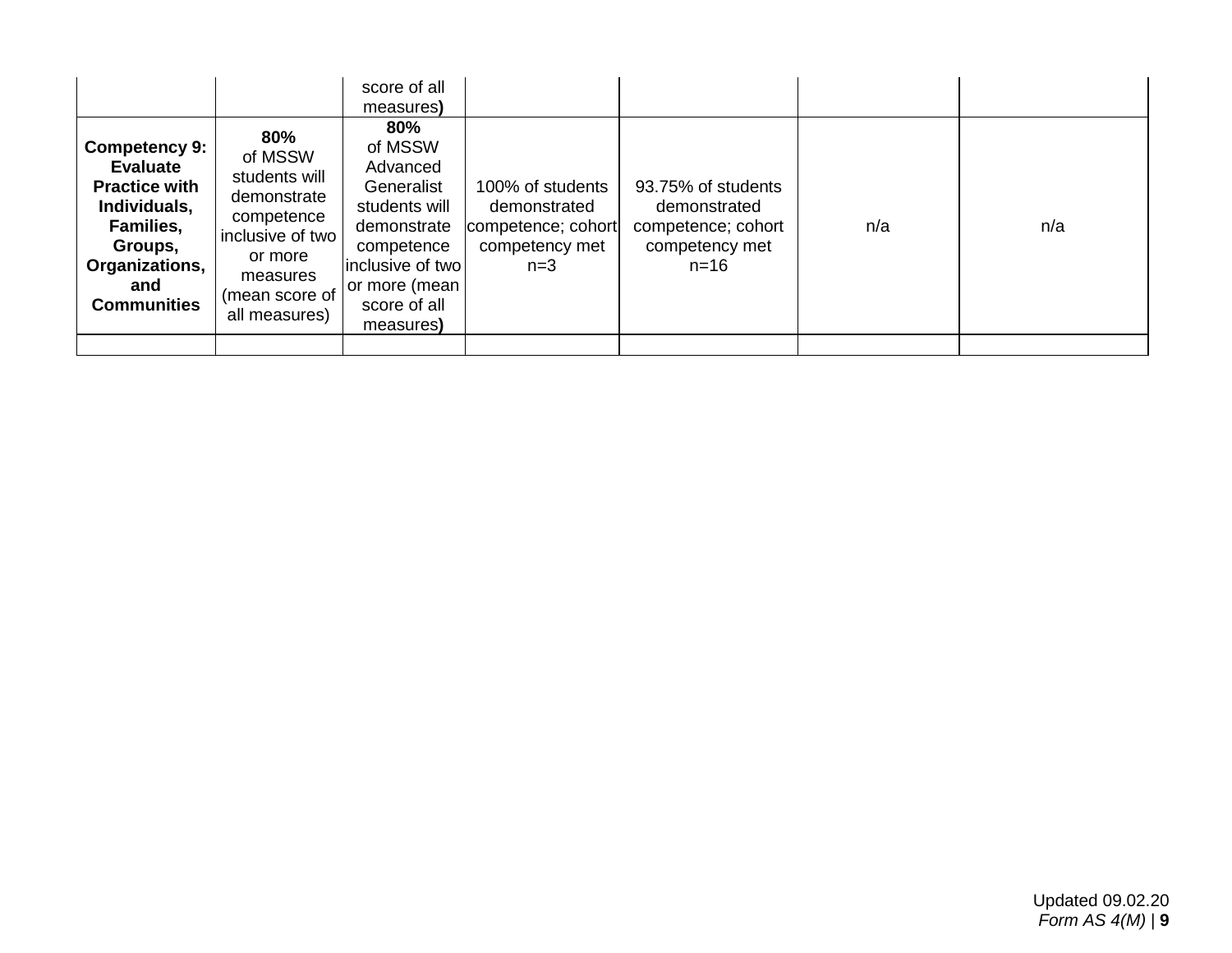## **OVERALL ASSESSMENT OF STUDENT LEARNING OUTCOMES (Aggregate Findings for All Students from All Program Options Combined)**

# **Assessment Data Collected during the Academic Year (2020-2021)**

| <b>COMPETENCY</b>                                                                            | <b>COMPETENCY</b><br><b>BENCHMARK</b><br>(GENERALIST)                                                                                | <b>COMPETENCY</b><br><b>BENCHMARK</b><br>(AREA OF<br><b>SPECIALIZED</b><br><b>PRACTICE)</b>                                                              |                                                                                                                |                                                                                                                                                            | PERCENTAGE OF STUDENTS ACHIEVING BENCHMARK                                    |                                                                                     |
|----------------------------------------------------------------------------------------------|--------------------------------------------------------------------------------------------------------------------------------------|----------------------------------------------------------------------------------------------------------------------------------------------------------|----------------------------------------------------------------------------------------------------------------|------------------------------------------------------------------------------------------------------------------------------------------------------------|-------------------------------------------------------------------------------|-------------------------------------------------------------------------------------|
|                                                                                              |                                                                                                                                      |                                                                                                                                                          | <b>Generalist</b><br><b>Practice</b>                                                                           | Area of<br><b>Specialized</b><br><b>Practice #1</b><br>(Advanced<br><b>Generalist with</b><br><b>Evidence-Based</b><br><b>Practice</b><br><b>Emphasis)</b> | <b>Area of Specialized</b><br><b>Practice #2 (Identify</b><br>Specialization) | Area of<br><b>Specialized</b><br><b>Practice #3</b><br>(Identify<br>Specialization) |
| Competency 1:<br><b>Demonstrate</b><br><b>Ethical and</b><br>Professional<br><b>Behavior</b> | 80%<br>of MSSW students<br>will demonstrate<br>competence<br>inclusive of two or<br>more measures<br>(mean score of all<br>measures) | 80%<br>of MSSW<br>Advanced<br>Generalist<br>students will<br>demonstrate<br>competence<br>inclusive of two<br>or more (mean<br>score of all<br>measures) | 100% of students<br>demonstrated<br>competence;<br>Aggregate/All<br>program options<br>competency met<br>$n=3$ | 100% of students<br>demonstrated<br>competence;<br>Aggregate/All<br>program options<br>competency met<br>$n = 16$                                          | n/a                                                                           | n/a                                                                                 |
| Competency 2:<br>Engage<br><b>Diversity and</b><br>Difference in<br><b>Practice</b>          | 80%<br>of MSSW students<br>will demonstrate<br>competence<br>inclusive of two or<br>more measures<br>(mean score of all<br>measures) | 80%<br>of MSSW<br>Advanced<br>Generalist<br>students will<br>demonstrate<br>competence<br>inclusive of two                                               | 100% of students<br>demonstrated<br>competence;<br>Aggregate/All<br>program options<br>competency met<br>$n=3$ | 100% of students<br>demonstrated<br>competence;<br>Aggregate/All<br>program options<br>competency met<br>$n = 16$                                          | n/a                                                                           | n/a                                                                                 |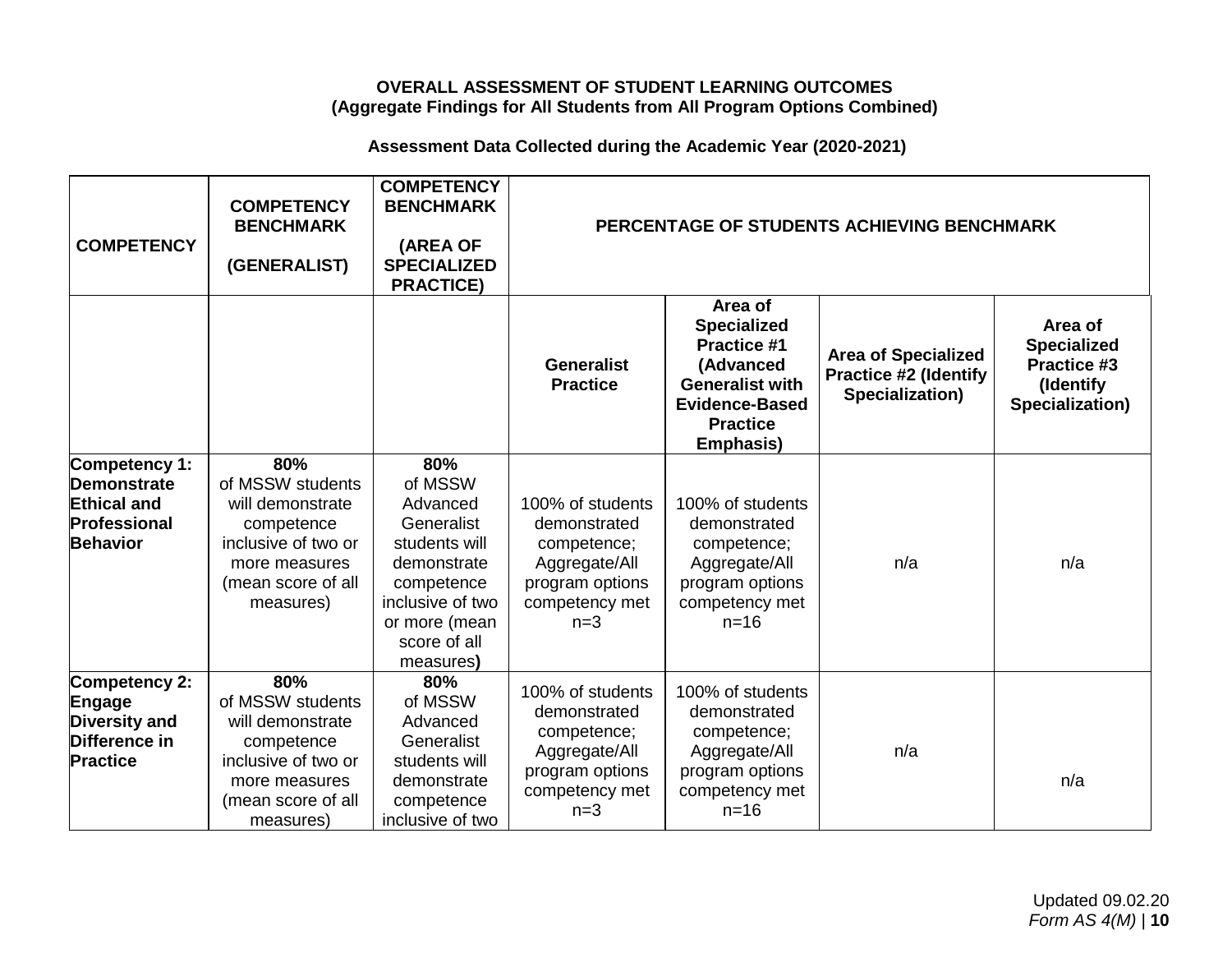|                                                                                                                                      |                                                                                                                                      | or more (mean<br>score of all<br>measures)                                                                                                               |                                                                                                                |                                                                                                                   |     |     |
|--------------------------------------------------------------------------------------------------------------------------------------|--------------------------------------------------------------------------------------------------------------------------------------|----------------------------------------------------------------------------------------------------------------------------------------------------------|----------------------------------------------------------------------------------------------------------------|-------------------------------------------------------------------------------------------------------------------|-----|-----|
| Competency 3:<br><b>Advance Human</b><br><b>Rights and</b><br>Social,<br>Economic, and<br>Environmental<br><b>Justice</b>            | 80%<br>of MSSW students<br>will demonstrate<br>competence<br>inclusive of two or<br>more measures<br>(mean score of all<br>measures) | 80%<br>of MSSW<br>Advanced<br>Generalist<br>students will<br>demonstrate<br>competence<br>inclusive of two<br>or more (mean<br>score of all<br>measures) | 100% of students<br>demonstrated<br>competence;<br>Aggregate/All<br>program options<br>competency met<br>$n=3$ | 100% of students<br>demonstrated<br>competence;<br>Aggregate/All<br>program options<br>competency met<br>$n=16$   | n/a | n/a |
| Competency 4:<br>Engage In<br><b>Practice-</b><br>informed<br><b>Research and</b><br><b>Research-</b><br>informed<br><b>Practice</b> | 80%<br>of MSSW students<br>will demonstrate<br>competence<br>inclusive of two or<br>more measures<br>(mean score of all<br>measures) | 80%<br>of MSSW<br>Advanced<br>Generalist<br>students will<br>demonstrate<br>competence<br>inclusive of two<br>or more (mean<br>score of all<br>measures) | 100% of students<br>demonstrated<br>competence;<br>Aggregate/All<br>program options<br>competency met<br>$n=3$ | 100% of students<br>demonstrated<br>competence;<br>Aggregate/All<br>program options<br>competency met<br>$n = 16$ | n/a | n/a |
| Competency 5:<br><b>Engage in Policy</b><br><b>Practice</b>                                                                          | 80%<br>of MSSW students<br>will demonstrate<br>competence<br>inclusive of two or<br>more measures<br>(mean score of all<br>measures) | 80%<br>of MSSW<br>Advanced<br>Generalist<br>students will<br>demonstrate<br>competence<br>inclusive of two<br>or more (mean<br>score of all<br>measures) | 100% of students<br>demonstrated<br>competence;<br>Aggregate/All<br>program options<br>competency met<br>$n=3$ | 100% of students<br>demonstrated<br>competence;<br>Aggregate/All<br>program options<br>competency met<br>$n=16$   | n/a | n/a |
| Competency 6:<br><b>Engage with</b>                                                                                                  | 80%                                                                                                                                  | 80%                                                                                                                                                      | 100% of students<br>demonstrated                                                                               | 100% of students<br>demonstrated                                                                                  | n/a |     |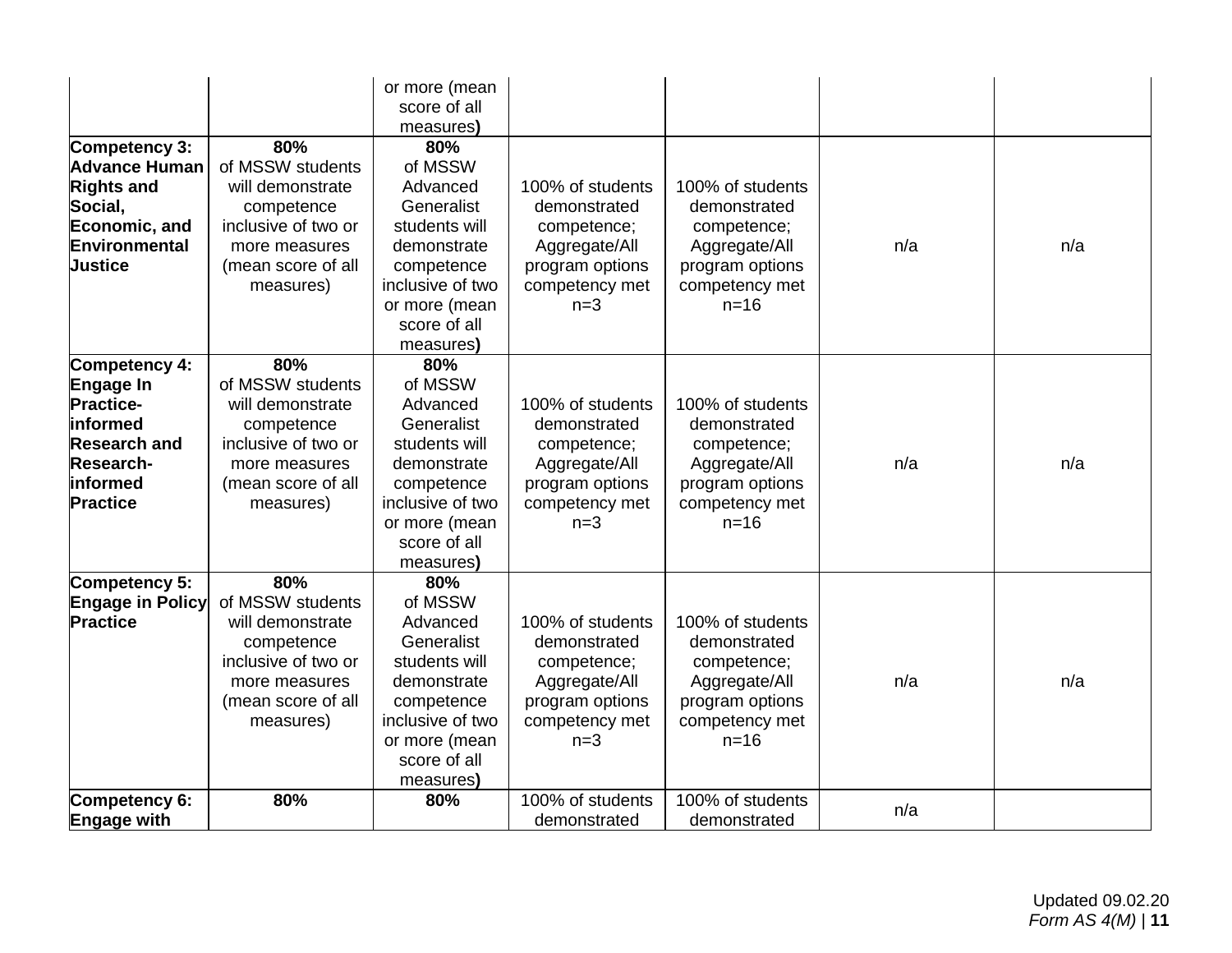| Individuals,<br><b>Families,</b><br>Groups,<br>Organizations,<br>and<br>Communities                                   | of MSSW students<br>will demonstrate<br>competence<br>inclusive of two or<br>more measures<br>(mean score of all<br>measures)        | of MSSW<br>Advanced<br>Generalist<br>students will<br>demonstrate<br>competence<br>inclusive of two<br>or more (mean<br>score of all<br>measures)        | competence;<br>Aggregate/All<br>program options<br>competency met<br>$n=3$                                     | competence;<br>Aggregate/All<br>program options<br>competency met<br>$n=16$                                     |     | n/a |
|-----------------------------------------------------------------------------------------------------------------------|--------------------------------------------------------------------------------------------------------------------------------------|----------------------------------------------------------------------------------------------------------------------------------------------------------|----------------------------------------------------------------------------------------------------------------|-----------------------------------------------------------------------------------------------------------------|-----|-----|
| Competency 7:<br><b>Assess</b><br>Individuals,<br><b>Families,</b><br>Groups,<br>Organizations,<br>and<br>Communities | 80%<br>of MSSW students<br>will demonstrate<br>competence<br>inclusive of two or<br>more measures<br>(mean score of all<br>measures) | 80%<br>of MSSW<br>Advanced<br>Generalist<br>students will<br>demonstrate<br>competence<br>inclusive of two<br>or more (mean<br>score of all<br>measures) | 100% of students<br>demonstrated<br>competence;<br>Aggregate/All<br>program options<br>competency met<br>$n=3$ | 100% of students<br>demonstrated<br>competence;<br>Aggregate/All<br>program options<br>competency met<br>$n=16$ | n/a | n/a |
| Competency 8:<br>Intervene with<br>Individuals,<br>Families,<br>Groups,<br>Organizations,<br>and<br>Communities       | 80%<br>of MSSW students<br>will demonstrate<br>competence<br>inclusive of two or<br>more measures<br>(mean score of all<br>measures) | 80%<br>of MSSW<br>Advanced<br>Generalist<br>students will<br>demonstrate<br>competence<br>inclusive of two<br>or more (mean<br>score of all<br>measures) | 100% of students<br>demonstrated<br>competence;<br>Aggregate/All<br>program options<br>competency met<br>$n=3$ | 100% of students<br>demonstrated<br>competence;<br>Aggregate/All<br>program options<br>competency met<br>$n=16$ | n/a | n/a |
| Competency 9:<br><b>Evaluate</b><br><b>Practice with</b><br>Individuals,<br>Families,<br>Groups,                      | 80%<br>of MSSW students<br>will demonstrate<br>competence<br>inclusive of two or<br>more measures                                    | 80%<br>of MSSW<br>Advanced<br>Generalist<br>students will<br>demonstrate                                                                                 | demonstrated<br>competence;<br>Aggregate/All<br>program options                                                | 100.0% of students 93.75% of students<br>demonstrated<br>competence;<br>Aggregate/All<br>program options        | n/a | n/a |